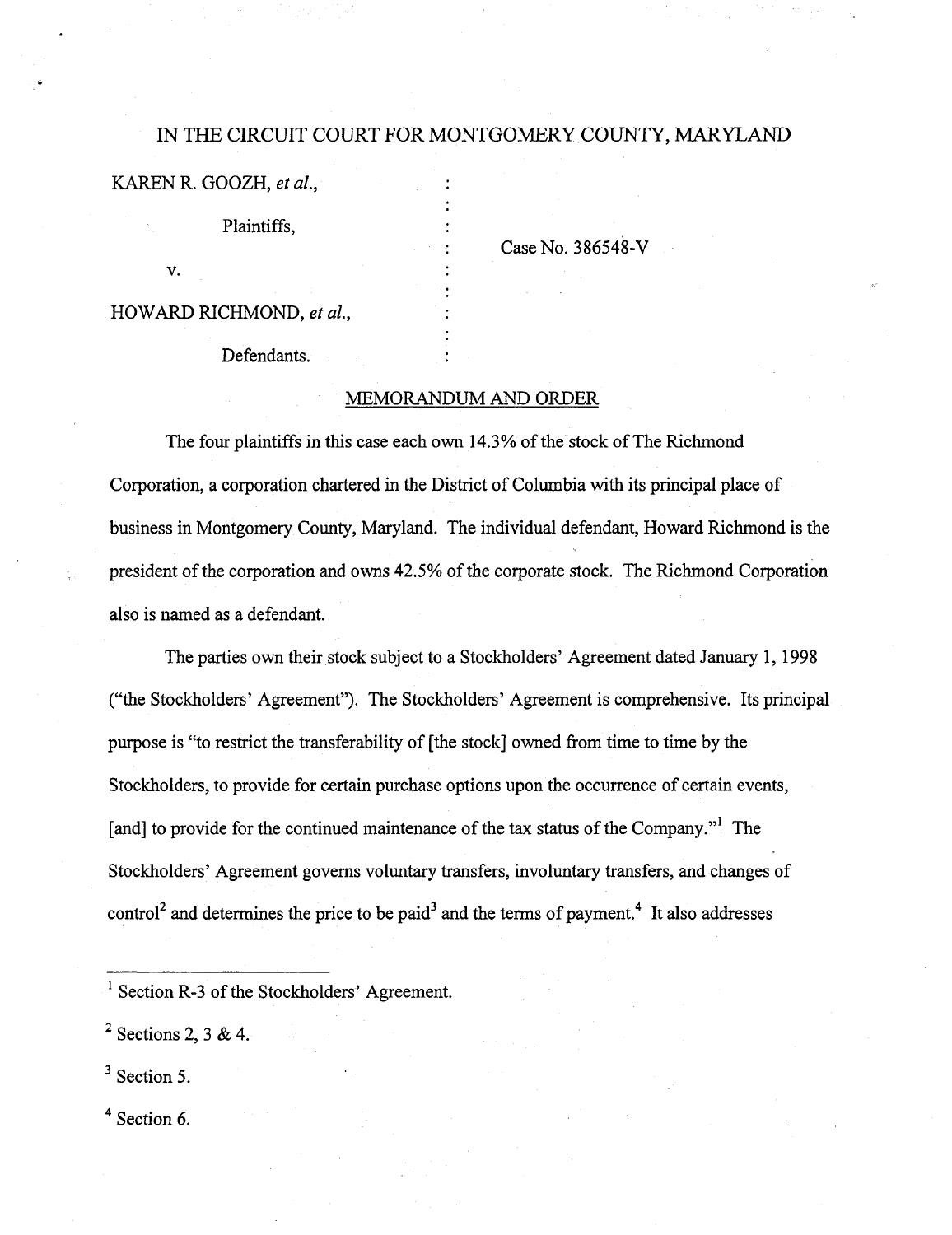maintaining the corporation's election, for tax purposes, to be qualified under Subchapter S of the Internal Revenue Code.<sup>5</sup>

Particularly germane to this case are Sections 8 and 10 of the Stockholders' Agreement. Section 8 provides, in pertinent part, that during the term of the agreement, each stockholder "agrees that all [s]hares owned by each such party shall be voted in favor of the election of directors nominated by the President of the Company at the annual meeting of Stockholders or at any special meeting of the Stockholders called for the purpose of electing directors." In other words, under Section 8, when the Stockholders' Agreement is in effect, the plaintiffs must vote for the directors nominated by the president of the company, which, at all relevant times, has been Defendant Howard Richmond.

Section 10 provides that the agreement "shall terminate upon any of the following" three designated events. The first event of termination is the effective date of a registration statement filed under the Securities Act of 1933. The second event of termination is when all of the corporate stock, whether of record or beneficially, is owned by a single individual. The third termination event, which is the event at issue in this case, is "[t]he liquidation or dissolution of the Company."

On January 28, 2014, the plaintiffs filed suit seeking two forms of declaratory relief. In count one, the plaintiffs ask the court to declare that the Stockholders' Agreement has been terminated on account of the dissolution of the corporation by reason of the revocation of its charter for failing in 2005 to file a report with the District of Columbia Department of Consumer and Regulatory Affairs. Notwithstanding that the charter has since been reinstated, the plaintiffs assert that the failure to file resulted in an event of dissolution under Section 10(iii) of the

 $<sup>5</sup>$  Section 7.</sup>

 $\overline{2}$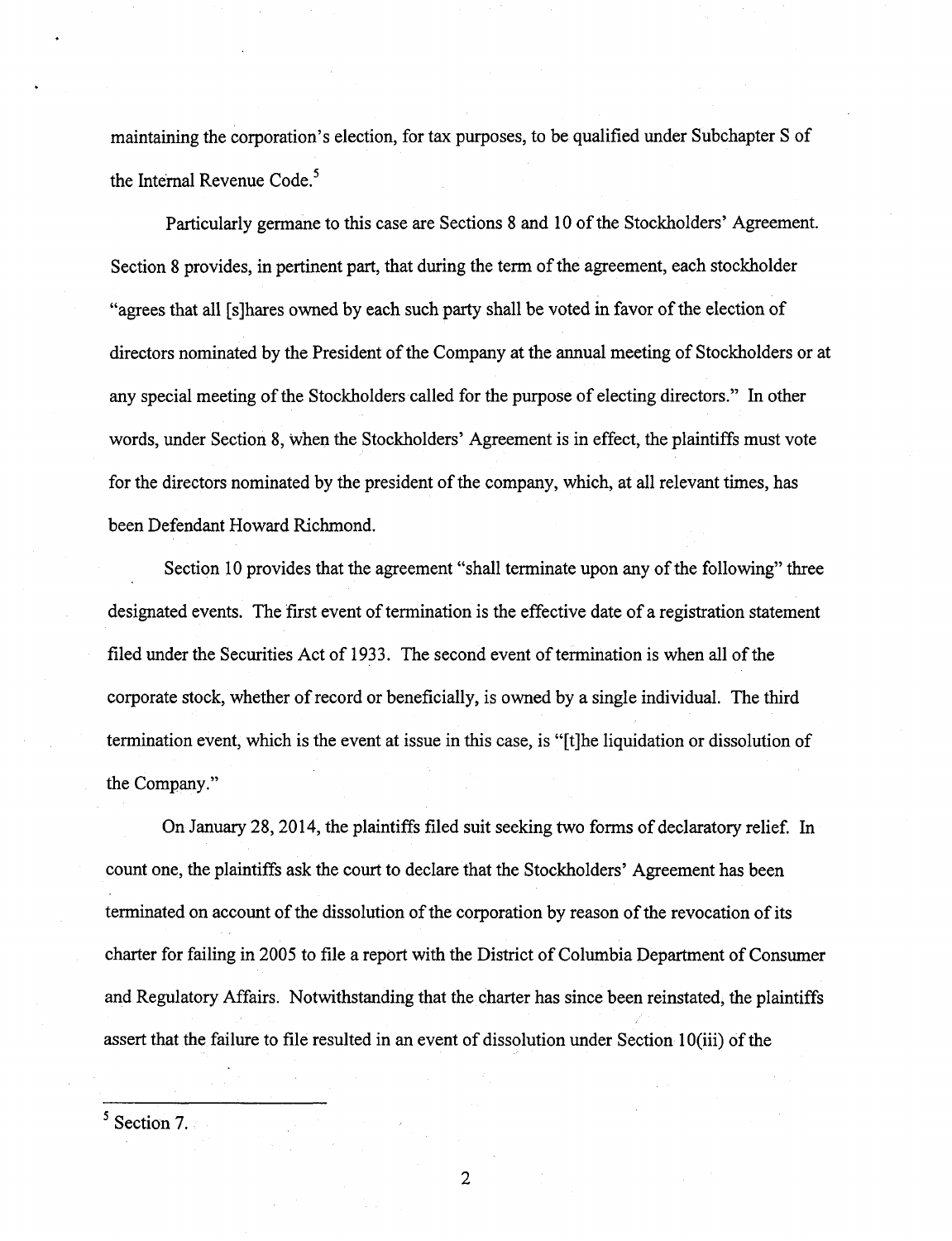Stockholders' Agreement, which, in turn, terminated the contract. In count two of the complaint, the plaintiffs ask the court to declare that several sections of the corporate bylaws were amended at the December 30, 2013, stockholders' meeting.

The plaintiffs have moved for partial summary judgment, seeking a declaration that the Stockholders' Agreement has been terminated. The plaintiffs also ask the court to declare that their slate of directors was validly elected at the stockholders' meeting of December 30, 2013. Both defendants Howard Richmond and The Richmond Corporation have opposed the motion. The court held a hearing on June 15, 2014. For the reasons discussed below, the motion will be granted in part and denied in part.

## Summary Judgment Standards

Summary judgment may only be granted if two conditions are met. First, the moving party must establish there is no genuine dispute as to any material fact. Second, the moving party must establish that it is entitled to judgment as a matter of law. $<sup>6</sup>$  Absent the concurrence of</sup> both elements, the motion must be denied.<sup>7</sup> Under Maryland Rule 2-501, the court reviews the record in the light most favorable to the non-moving party and construes any reasonable inferences that may be drawn from the evidentiary materials properly of record against the moving party.<sup>8</sup>

Disputed facts are material for summary judgment purposes only if they "somehow affect the outcome of the case."<sup>9</sup> "Facts that do not pertain to the core questions involved are not

 $^7$  Okwa v. Harper, 360 Md. 161, 177-78 (2000).

 $8$  Tyler v. City of College Park, 415 Md. 475, 498-99 (2010).

 $^9$  King v. Bankerd, 303 Md. 98, 111 (1985).

 $^6$  David A. Bramble, Inc. v. Thomas, 396 Md. 443, 453-54 (2007).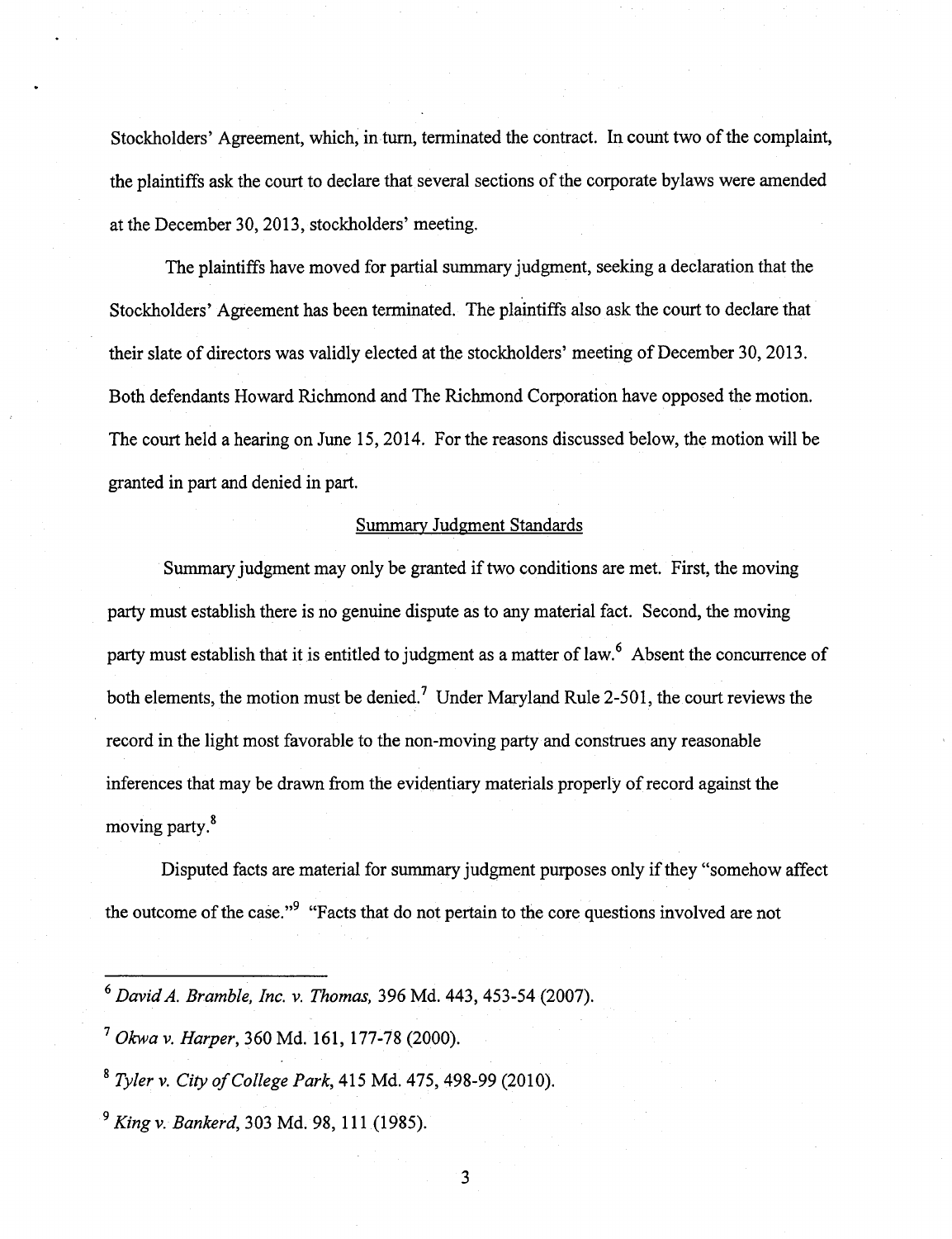'material' and, consequently, are insufficient to avert a proper motion for summary judgment."<sup>10</sup> "When the moving party has provided the court with sufficient grounds for summary judgment, the opposing party must demonstrate that there is a genuine dispute of material fact by presenting facts that would be admissible in evidence." $^{11}$ 

If no genuine dispute of fact exists, the court then considers whether the moving party is entitled to judgment as a matter of law.<sup>12</sup> In an appropriate case, the court may grant summary judgment in a declaratory judgment action, in whole or in part.<sup>13</sup> However, if a stockholder's agreement is ambiguous, summary judgment is not appropriate.<sup>14</sup>

#### Construction of the Shareholders' Agreement

A stockholder's agreement, like bylaws or a corporate charter, is interpreted using the customary principles of contact interpretation.<sup>15</sup> Generally, the meaning of a contract, or of particular contractual language, is a question to be decided by the court based on its review of the four corners of the instrument, unless the instrument is ambiguous.<sup>16</sup>

When the language of the contract is clear, the court will presume that the parties intended what they expressed, even if the expression differs from the parties' current intentions or the secret intentions they harbored at the time they created the contract. The test in the

<sup>10</sup> Warner v. German, 100 Md. App. 512, 517 (1994).

 $^{11}$  Gross v. Sussex Inc., 332 Md. 247, 255 (1993).

 $^{12}$  Dolan v. McQuaide, 215 Md. App. 24, 31 (2013).

 $^{13}$  Prime Venturers v. One West Bank Grp., LLC, 213 Md. App. 122, 134 (2013).

 $^{14}$  GMG Capital Inv., LLC v. Athenian Venture Partners I, L.P., 36 A.3d 776, 783-84 (Del. 2012).

 $^{15}$  Centaur Partners, IV v. Nat'l Intergroup, Inc., 582 A.2d 923, 928 (Del. 1990).  $^{16}$  Abderlrhman v. Ackerman, 76 A.3d 883, 887 (D.C. 2013).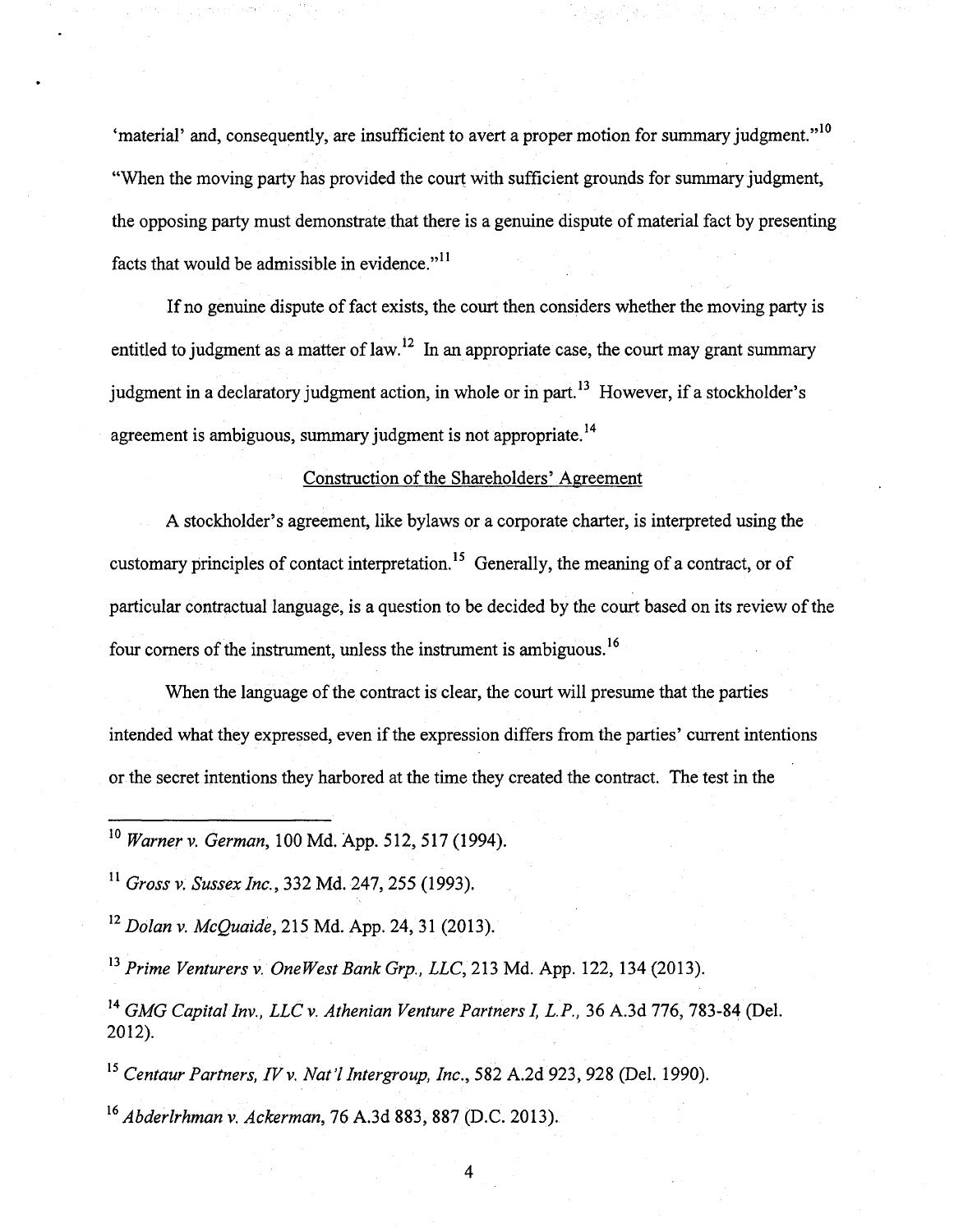District of Columbia is objective, not subjective.<sup>17</sup> If a contract is ambiguous, the trial court may consider parol evidence to ascertain the parties' intent, as long as the evidence is used to explain but not to contradict the instrument.<sup>18</sup>

#### Discussion

The Richmond Corporation was incorporated on December 29, 1959, in the District of

company was formed primarily for the purpose of managing and leasing commercial property. Stockholders' Agreement, which is the subject ofthis lawsuit. On that same date, the

of each year. Among other things, the stockholders are to elect directors at each annual meeting of each year. Among other things, the stockholders are to elect directors at each annual meeting by plurality vote. Voting may be in-person or by proxy. Directors are to serve "for the ensuing corporation to have three directors.

As noted above, Section 8 of the Stockholders' Agreement requires every stockholder, while the agreement is in effect, to vote in favor of the directors nominated by the president of the corporation. At the annual meeting held on December 30, 2013, the plaintiffs refused to vote for the directors nominated by the president, Defendant Howard Richmond, taking the position that the Stockholders' Agreement had been terminated. Instead, the plaintiffs moved the

 $^{17}$  Capital City Mortg. Corp. v. Habana Vill. Art & Folklore, Inc., 747 A.2d 564, 567 (D.C. 2000).

 $^{18}$  Abderlrhman, 76 A.3d at 888-89.

but not to contradict the instrument.  $\mathbf{r} = \mathbf{r} \cdot \mathbf{r}$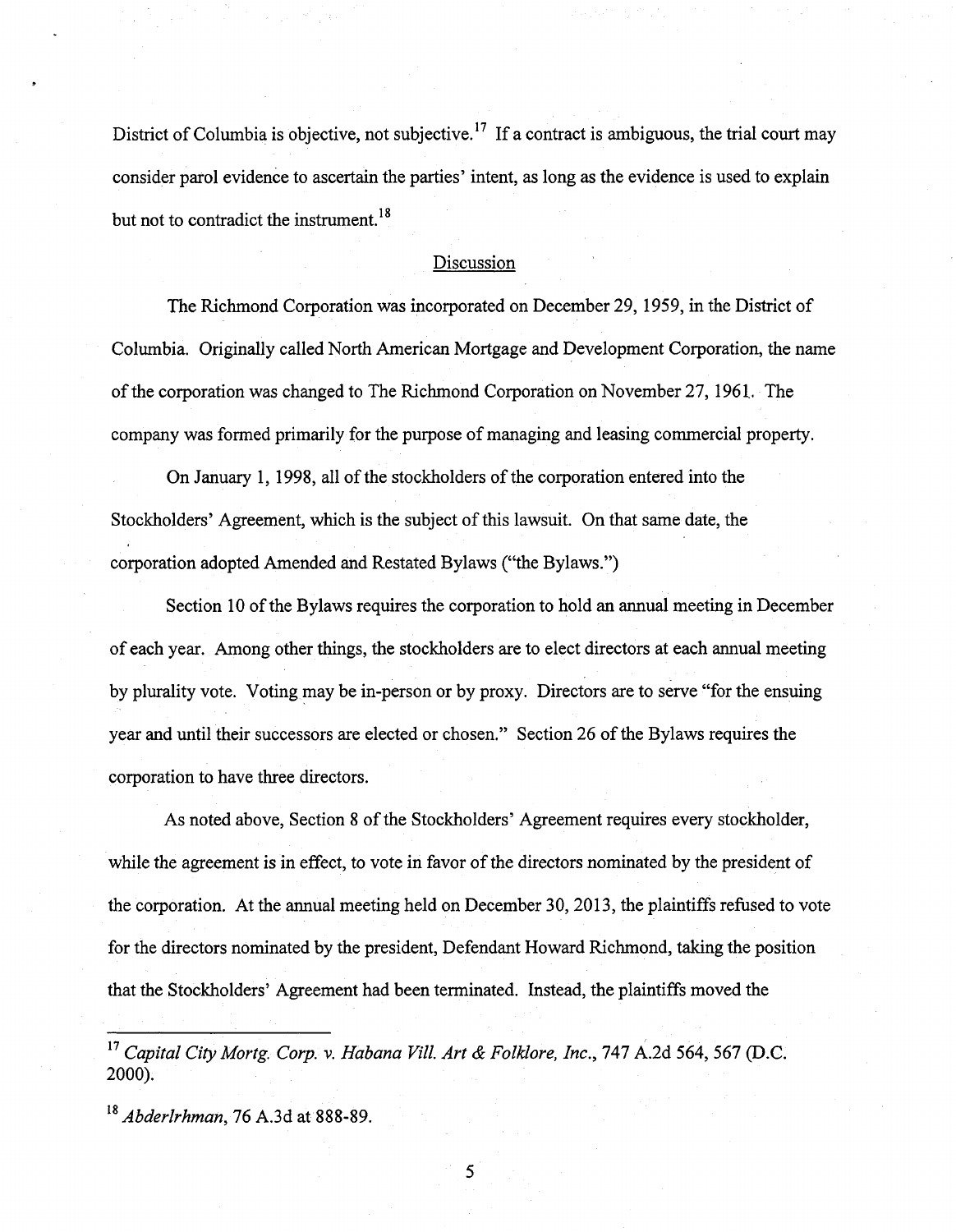nomination of a different slate of three directors and purported to cast their votes in favor of that slate. Richmond and the corporation took the position that the slate of directors nominated by Richmond had been duly elected, as the plaintiffs were still bound by the Stockholders' Agreement. The plaintiffs demurred and this litigation ensured.

The District of Columbia, like most states,  $^{19}$  requires corporations to file reports on a regular basis. The purpose of the reports generally is to keep the public and the government apprised of the address of the corporation and its resident agent, as well as a description of its business. In 2005, all District of Columbia corporations were required to file a biennial statement with the Mayor's office stating, among other things: (1) the name of the corporation; (2) the name and address of the corporation's registered agent within the District; the address of the corporation's principle office; and the names and addresses of the directors.<sup>20</sup> The report must be signed by a corporate officer.<sup>21</sup> If a corporation does not file its statutorily required report, its charter is administratively dissolved. $^{22}$ 

Like most other states,  $23$  the District of Columbia has a statutory procedure to reinstate a corporation that has been dissolved for failing to file the required reports.<sup>24</sup> Most reported cases

 $^{20}$  D.C. Code § 29-101.98(a) (2001).

 $^{21}$  § 29-101.98(c) (2001).

 $^{22}$  § 29-101.122 (2001); see Dual Inc. v. Lockheed Martin Corp., 383 Md. 151, 163 (2004) ("A corporation, the charter for which is forfeit, is a legal non-entity.").

<sup>23</sup> MD. CODE ANN., CORPS. & ASS'NS,  $\S\S$  3-507, 3-512 (West 2014). For discussions of the effect of revival, see Stein v. Smith, 358 Md. 670, 676 (2000); Hill Constr. v. Sunrise Beach, LLC, 180 Md. App. 626, 635-38 (2008).

 $^{24}$  D.C. Code § 29-101.127 (2001).

<sup>&</sup>lt;sup>19</sup> MD. CODE ANN., CORPS. & ASS'NS, § 3-503 (West 2014); see Messall v. Merlands Club, Inc., 244 Md. 18(1966).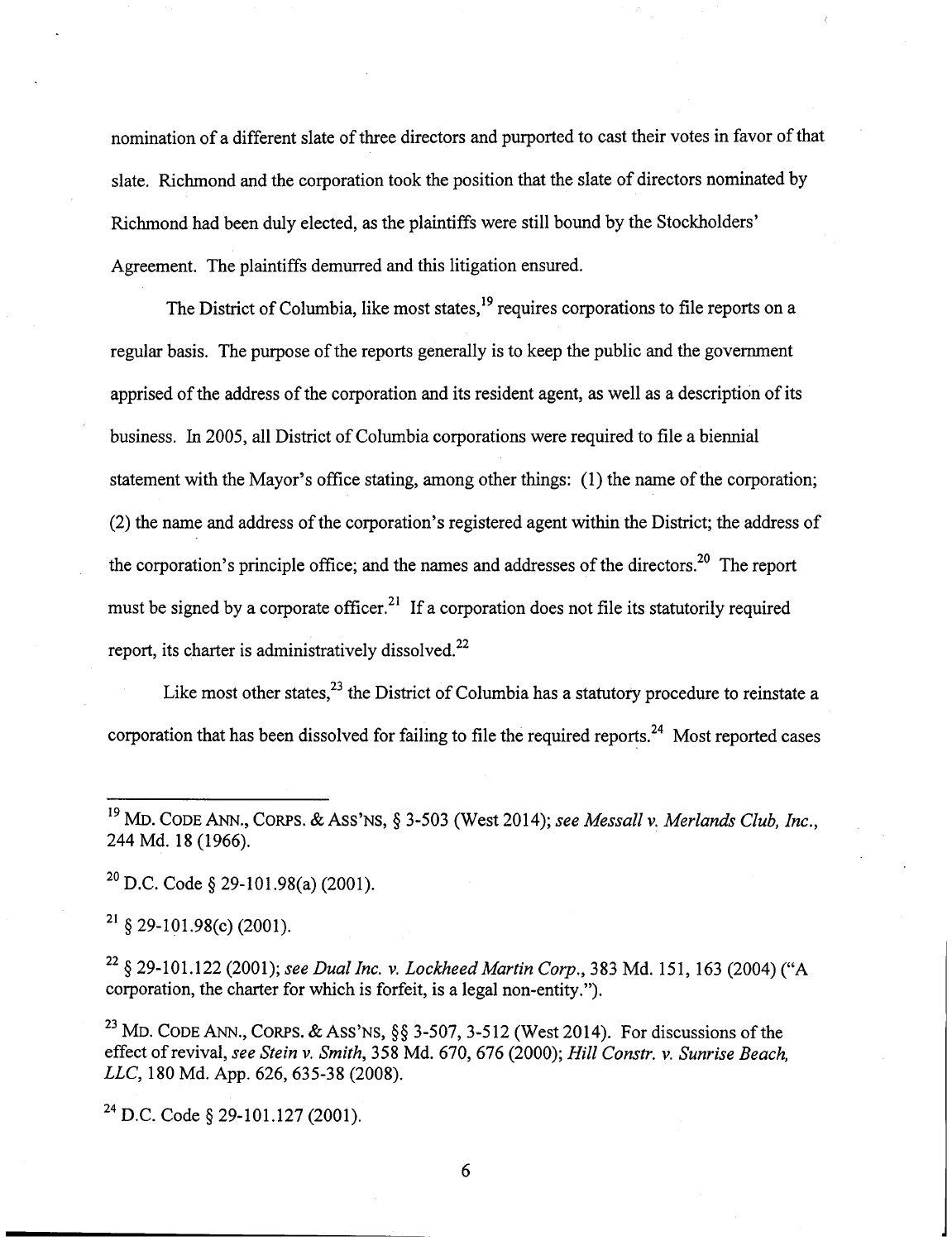involving a reinstatement of a corporate charter after a dissolution or forfeiture concern whether the directors are personally liable for acts taken in the name of the corporation during the period of dissolution or whether corporate acts performed during that period become valid upon reinstatement.<sup> $25$ </sup> In other words, most cases address whether the subsequent reinstatement "relates back" to cover acts or omissions that occurred during the period when the corporation was not lawfully allowed to act in entity form.

This case is different than most in that the court is not asked to decide on the validity of corporate acts or the personally liability of officers and directors for acts taken during the period of administrative dissolution. Instead, this case presents the novel question of what effect does administrative dissolution have on a stockholders' agreement, particularly one which provides expressly that it terminates upon the dissolution of the company. The case also presents the question of the effect on such a stockholders' agreement of a reinstatement of the corporate charter, in this case by the Mayor of the District of Columbia.

It is undisputed that the corporation failed to file a statutorily mandated biennial report on April 15, 2005, and that the Mayor of the District of Columbia issued a proclamation on September 12, 2005, stating that the corporation was "deemed to have been dissolved," in accordance with section 29-101.123 of the D.C. Code. The plaintiffs contend that the Stockholders' Agreement was terminated upon the issuance of the proclamation. The defendants take a contrary view, contending that this dissolution was simply technical in nature and was

 $\overline{\mathcal{I}}$ 

<sup>&</sup>lt;sup>25</sup> See, e. g, Moore v. Occupational Safety & Health Review Comm 'n, 591 F.2d 991 (4th Cir. 1979) (Virginia); Pannell v. Shannon, 425 S.W.3d 58 (Ky. 2014) (Kentucky); Daniels v. Elks Club of Hartford, 58 A.3d 925 (Vt. 2012) (Vermont); Tri-County Unlimited, Inc. v. Kids First Swim Sch, Inc., 191 Md. App. 613, 620-22 (2010).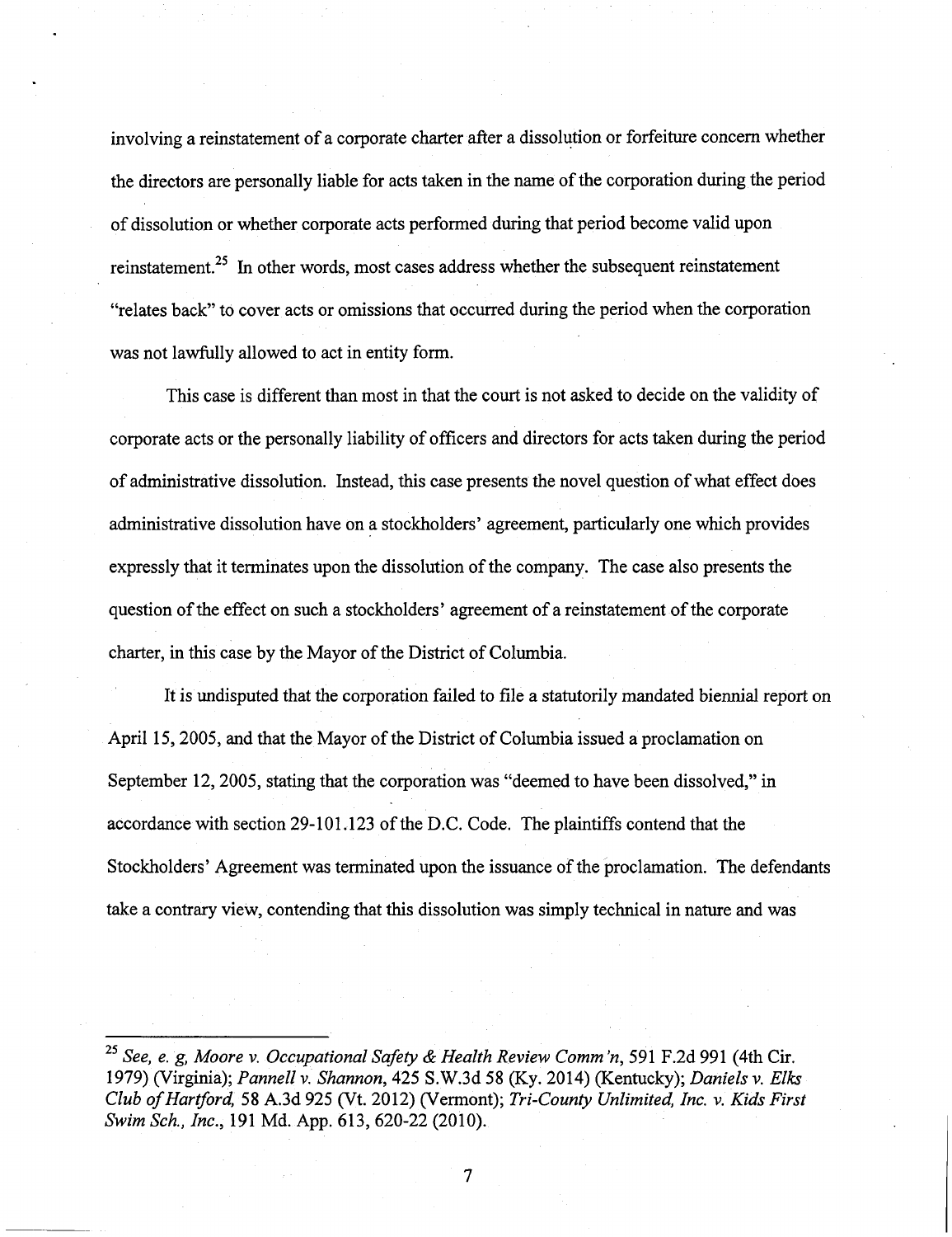cured on April 30, 2008, when the Mayor "annulled" the prior proclamation once the corporation filed the required report.<sup>26</sup>

It also is undisputed that the corporation, for a second time, failed to file the required two-year report on April 15, 2009. The Mayor again issued a proclamation dissolving the corporation, this time on September 12, 2009. This second administrative dissolution was "revoked" on December 13, 2013. Under the then-existing statute, the reinstatement expressly related back to the date of administrative dissolution. $27$ 

The language of the District of Columbia statutes pertinent to this case changed between the first administrative dissolution in 2005, and the second in 2009. Under the statutes in effect in 2005, if the corporation failed to file its biennial report "the articles of incorporation shall be void and all powers conferred upon such corporation are declared inoperative."<sup>28</sup> Further, upon publication of the Mayor's proclamation listing the corporations that have failed to file their reports, the corporation "shall be deemed to have been dissolved without further legal reports, the corporation ''shall be deemed to have been dissolved without further legal statute applicable in 2005, if a petition for reinstatement is granted by the Mayor, "the revocation proceedings theretofore taken as to such corporation by proclamation shall be deemed to be annulled" and the corporation "shall have such powers, rights, duties, and obligations it had at

annulled" and the corporation "shall have such powers, rights, duties, and obligations it had at had at had at<br>The corporations it had at had at had at had at had at had at had at had at had at had at had at had at had at

 $^{26}$  § 29-101.127 (2001).

 $^{27}$  § 29-106.03(d) (2010).

 $^{28}$  § 29-101.122 (2001).

 $^{29}$  § 29-101.123 (2001) (emphasis added).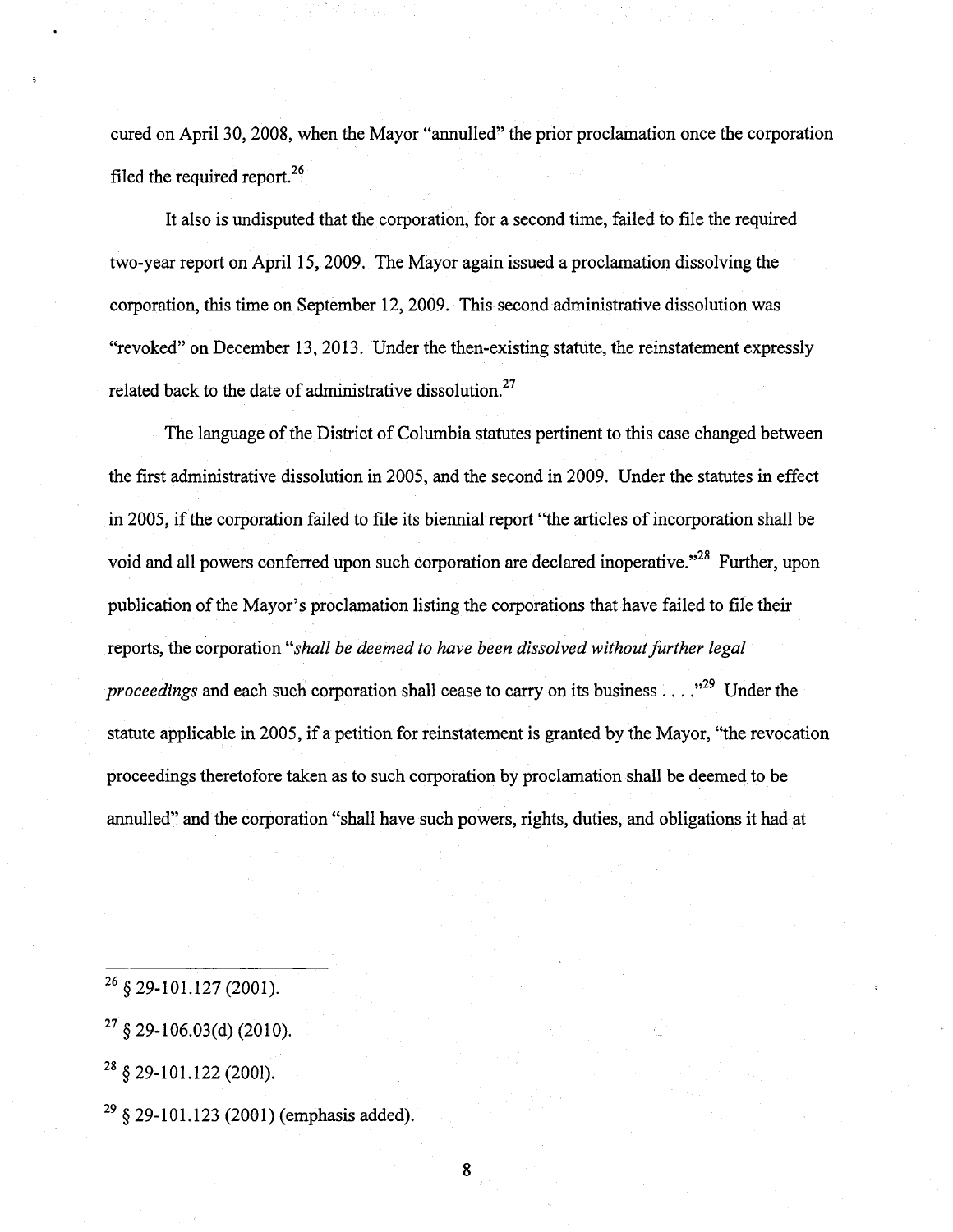the time of the issuance of the proclamation with the same force and effect as to such corporation as if the proclamation had not been issued." $30$ 

The language of the statute in effect during the period 2009 through 2012 similarly provided for the Mayor to void the articles of incorporation of any corporation that failed to file the required report.<sup>31</sup> Upon the publication of the mayoral proclamation, the corporation is deemed to have been administratively dissolved and is to cease carrying on its business except as required to wind up its affairs.<sup>32</sup> The reinstatement language in effect as of 2010, however, expressly provides that once a charter is reinstated it "shall relate back to, and be effective, as of the effective date of the administrative dissolution, and the domestic entity shall resume carrying on its activities and affairs as if the administrative dissolution had never occurred ...  $\cdot$ <sup>33</sup>

Both parties cite to two cases decided by the District of Columbia Court of Appeals to support their respective arguments: Accurate Construction Co. v. Washington<sup>34</sup> and T.K., Inc. v. National Community Reinvestment Coalition, Inc.<sup>35</sup> Both cases are instructive but not dispositive.

In Accurate Construction, the articles of incorporation of a home improvement contractor had been revoked at the time it entered into a home improvement contract, the payment of which

 $^{30}$  § 29-101.127(c) (2001).  $31 \text{ }$ §29-106.01 (2010).  $^{32}$  § 29-106.02 (2010).  $33\,$  § 29-106.03 (2010). <sup>34</sup> 378 A.2d 681 (D.C. 1977). <sup>35</sup> 76 A.3d 895 (D.C. 2013).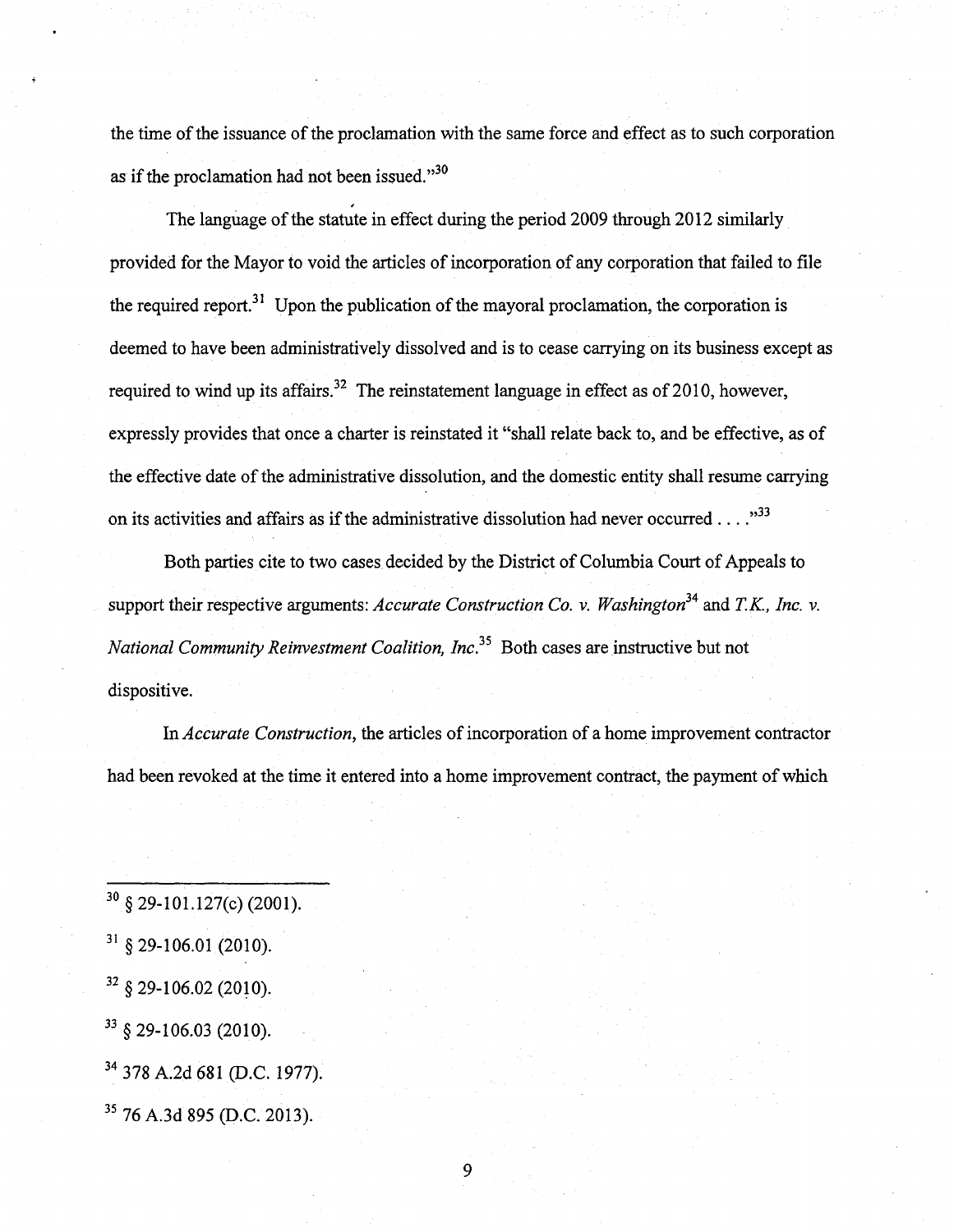was secured by a note and a deed of trust.<sup>36</sup> After the death of the maker of the note and deed of trust, the beneficiary of title to the land brought suit to cancel the note and void the deed of trust on the ground that the contractor's charter had been revoked at the time the instruments were executed. The trial court granted the plaintiff's motion for summary judgment, and the appellate court affirmed. The corporation argued on appeal that the subsequent reinstatement of its charter operated to validate the corporate action at issue. The District of Columbia Court of Appeals disagreed, holding that under the revocation statute, "the corporation lacked the capacity to contract when it did, and that the legal instruments at issue here were void."<sup>37</sup> The court expressly rejected the argument that the subsequent "annulling" of the revocation by mayoral proclamation operated to validate corporate acts taken during the period before reinstatement. The court reasoned:

"The purpose of revocation is obviously to prohibit a corporation from enjoying the privileges of that status when it has failed to perform its resultant responsibilities. Revocation is a disability imposed on a corporation as a penalty. It would deprive the statute of its force and encourage a corporation to default on paying its taxes and fees and filing its annual reports if by subsequent compliance such a corporation could at its convenience completely erase the effects of the penalty. $^{338}$ 

In  $T.K$ , *Inc.*, in 1993, the parties entered into a ten year lease for restaurant space in the District of Columbia.<sup>39</sup> Near the end of the initial term, in March 2003, the parties amended the lease to extend it for an additional ten year term to begin on September 1, 2003. In January 2008, the tenant fell behind in its rent payments, and the landlord sued for possession.

<sup>36</sup> 378 A.2d at 682-83.  $^{37}$  Id. at 684.  $^{38}$  *Id.* at 685.  $^{39}$  T.K., Inc., 76 A.3d at 896.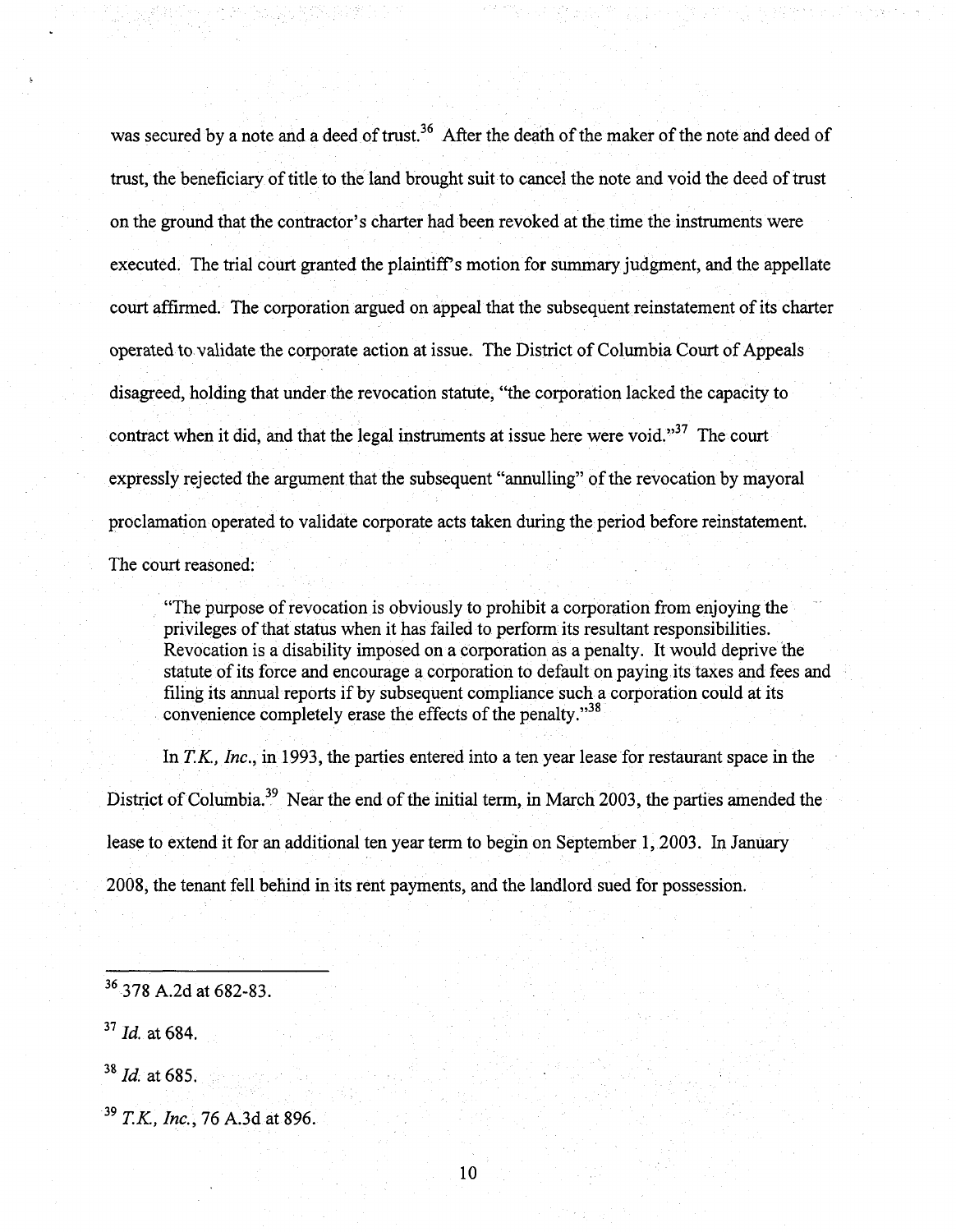Unbeknownst to the landlord, the tenant's articles of incorporation were revoked in 2005 for failing to file the reports required by statute but were reinstated in  $2007$ .<sup>40</sup>

In 2009, the landlord filed a complaint for breach of contract against the guarantor of the lease, seeking the recovery of unpaid rent. Later the tenant was added as a party. The tenant filed a counterclaim contending that it was wrongfully evicted.<sup>41</sup> The landlord moved to dismiss the counterclaim on the ground that the tenant's interest in the premises ceased when its charter was revoked and that interest was not revived when the charter was reinstated in 2007. The trial court agreed and dismissed the counterclaim.

On appeal, the tenant argued that the trial court erred in concluding that its interest in the leasehold expired when its charter was revoked and was not revived by the subsequent reinstatement.<sup>42</sup> The District of Columbia Court of Appeals reversed, holding that the tenant's counterclaim was viable because it had entered into the lease extension before the charter was revoked in 2005. And, when its charter was reinstated in 2007, its powers to act as a corporation were fully restored, allowing it to bring the counterclaim. $^{43}$ 

In this case, the defendants contend that the Stockholders' Agreement remains in effect because, first, it was validly entered into before its charter was revoked and, second, remained valid after the charter was reinstated. They reason that this result is dictated by  $T.K., Inc.,$ because, like in that case, a contract was made when it was lawful for the corporation to do so, the corporation continued to exist even after it was administratively dissolved and the

 $42$  *Id.* at 898.

 $^{43}$  *Id.* at 900-01.

 $^{40}$  *Id.* at 896-97.

 $^{41}$  *Id.* at 897-98.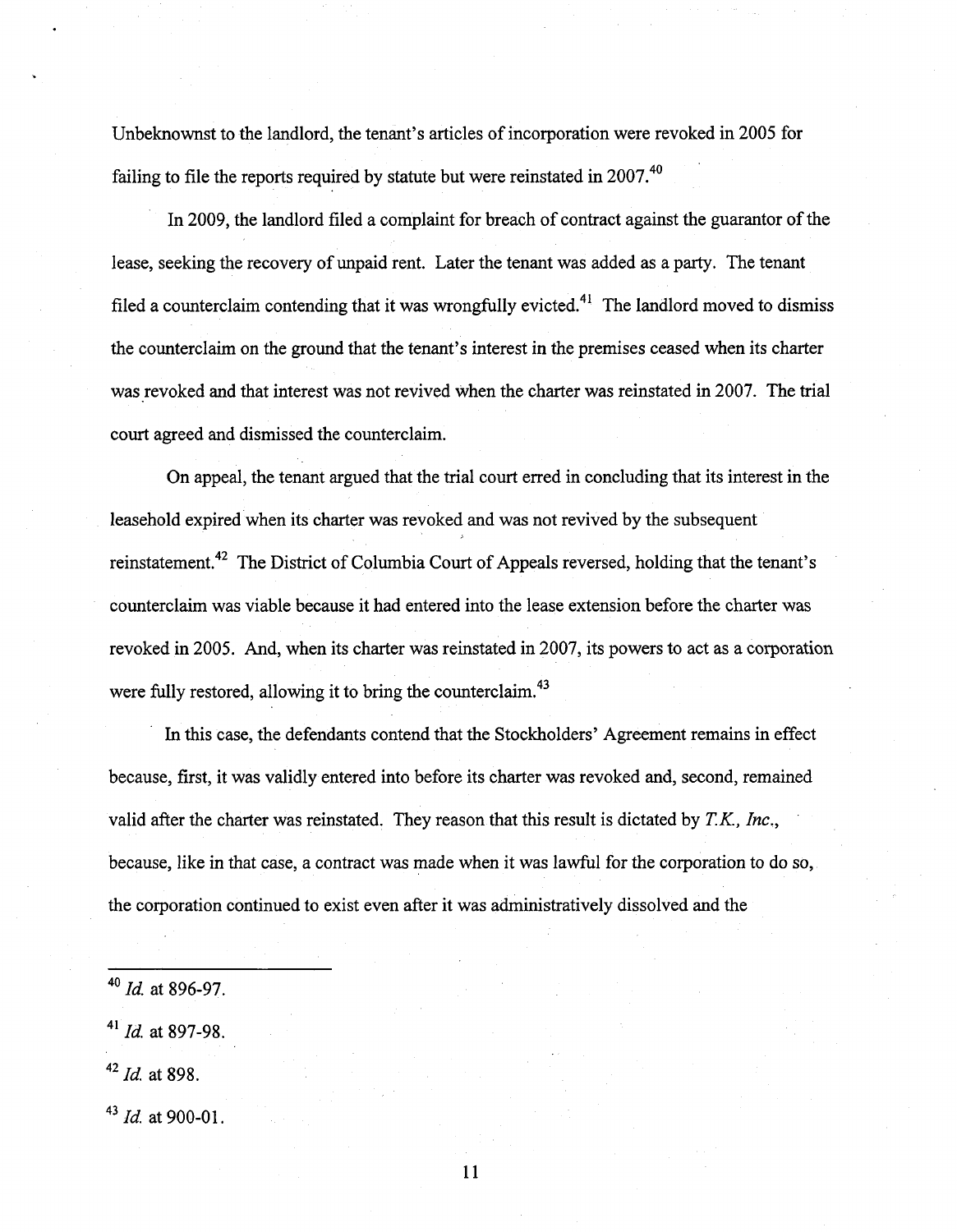reinstatement of its charter relates back to the date of administrative dissolution. Accordingly, they assert, the court should deny the plaintiffs' motion for partial summary judgment.

The defendants further contend that there are disputed questions of material facts surrounding whether the plaintiffs actually voted for directors other than those nominated by Howard Richmond, and whether certain bylaw amendments proposed by the plaintiffs were enacted at the annual meeting held on December 30, 2013.<sup>44</sup> Defendant Richmond also contends that discovery is necessary to enable his to develop his affirmative defenses, including limitations, waiver, unclean hands and laches. $45$ 

For the reasons that follow, the court will grant plaintiffs' motion for partial summary judgment with respect to the termination of the Stockholders' Agreement. The other matters raised in their motion, including the election of directors and the adoption of bylaw amendments, require factual determinations, precluding the grant of summary judgment.

Neither nor *Accurate Construction Co.* nor  $T.K.$ , Inc., are dispositive of the question presented in this case. Of course, each case's reasoning and discussion of District of Columbia statutes informs this court's decision. What the court must attempt to do is to predict how the District of Columbia Court of Appeals would decide this case. This case appears to be one of first impression.

Although the term "dissolution" as used in the Stockholders' Agreement is not a defined term, the contract is not ambiguous. There is no basis in this case, therefore, to resort to any

<sup>44</sup> See Affidavit of Stuart Kriss, dated May 8, 2014, at ¶¶ 9-23.

 $^{45}$  The affidavit of Howard Richmond, attached to his opposition to the plaintiffs' motion for partial summary judgment is factually insufficient to invoke Md. Rule 2-501(d), for the reasons outlined by this court in Bennett v. Damascus Cmty. Bank, No. 267722-V, 2006 WL 2458718, at \*5 (Md. Cir. Ct. April 6, 2006).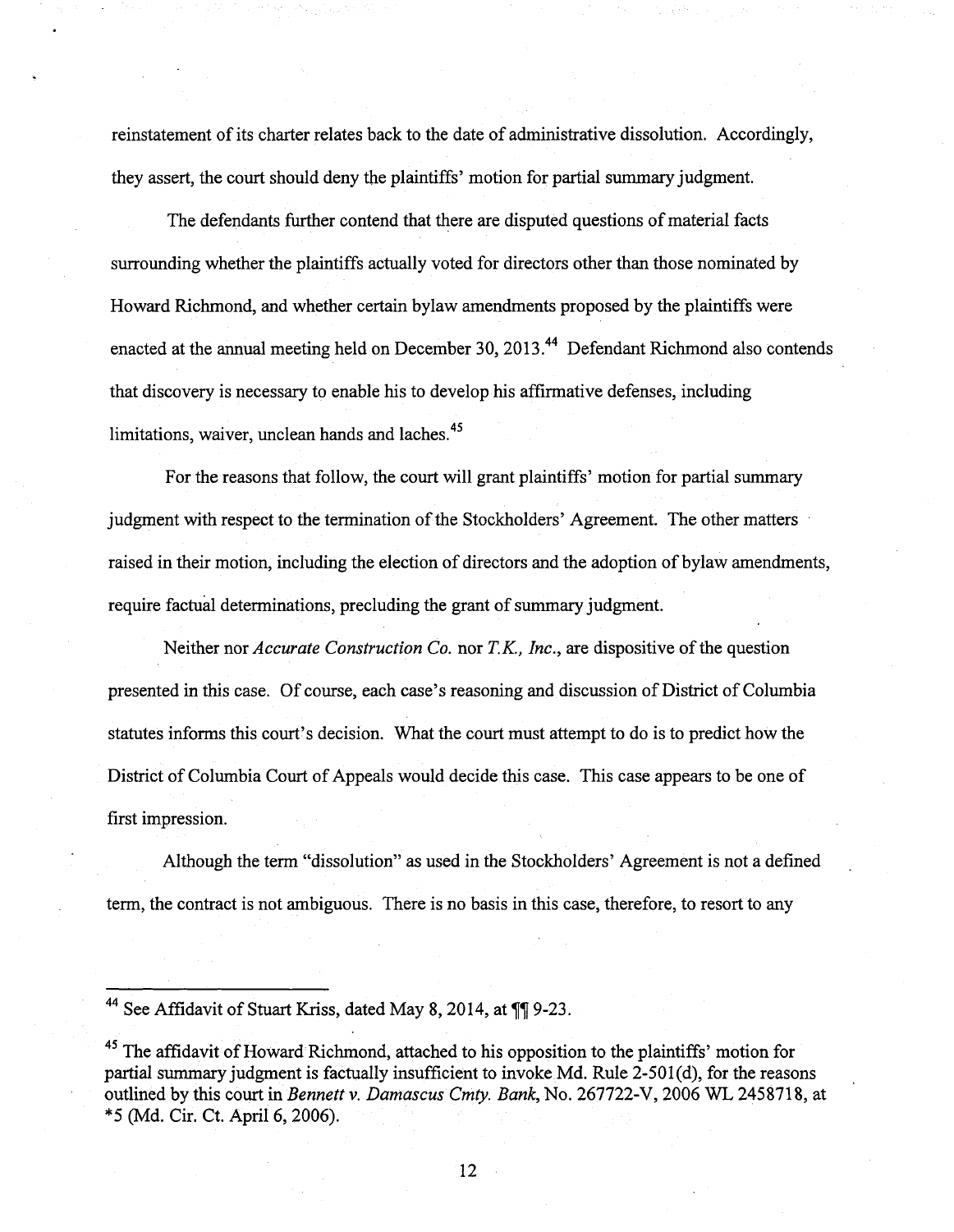extrinsic evidence.<sup>46</sup> Thus, under the objective rule of contracts, the court simply must give that term the meaning a reasonable person in the position of the parties would have given it at the time of contract formation.

The court has concluded that each version of the reinstatement provision of the District of Columbia statutes, fairly read in context, only restores the power of the corporation to lawfully conduct business as if the dissolution never occurred. However, neither the 2001 reinstatement statute nor its 2011 successor addresses the effect of an administrative dissolution on a contract that contains an express, unqualified provision that the contract shall terminate upon the "dissolution" of the company. Objectively speaking, what happened in September 2005 (and again in September 2009) was a dissolution of the corporation under the law of the District of Columbia.<sup>47</sup> The fact that the corporation it still existed even after it was dissolved, and was not wound up, is not controlling, as those legal concepts are separate and distinct from a dissolution.<sup>48</sup>

The drafters of the Stockholders' Agreement could have defined the term dissolution narrowly to mean, for example, events such as a judicial dissolution, the voluntary filing of articles of dissolution by stockholders, or the filing of a petition by a stockholder or a creditor seeking an involuntarily dissolution if it became impracticable for the corporation to carry on its regular affairs. But the parties to this Stockholders' Agreement did not purport to define or cabin the term dissolution narrowly. They easily could have done so as a matter of drafting. For example, the term "dissolution" could have been more precisely defined, as other terms were in Section 1 of the contract, which specifically defines ten terms of the contract.

<sup>46</sup> See Tillery v. District of Columbia Contract Appeals Bd., 912 A.2d 1169, 1176 (D.C. 2006); Newell V. Johns Hopkins Univ., 215 Md. App. 217, 236 (2013).

<sup>48</sup> See T.K., Inc., 76 A.3d at 899-900 (noting that after an administrative dissolution, the corporation continues to exist for three years in order to wind up its affairs).

' 13